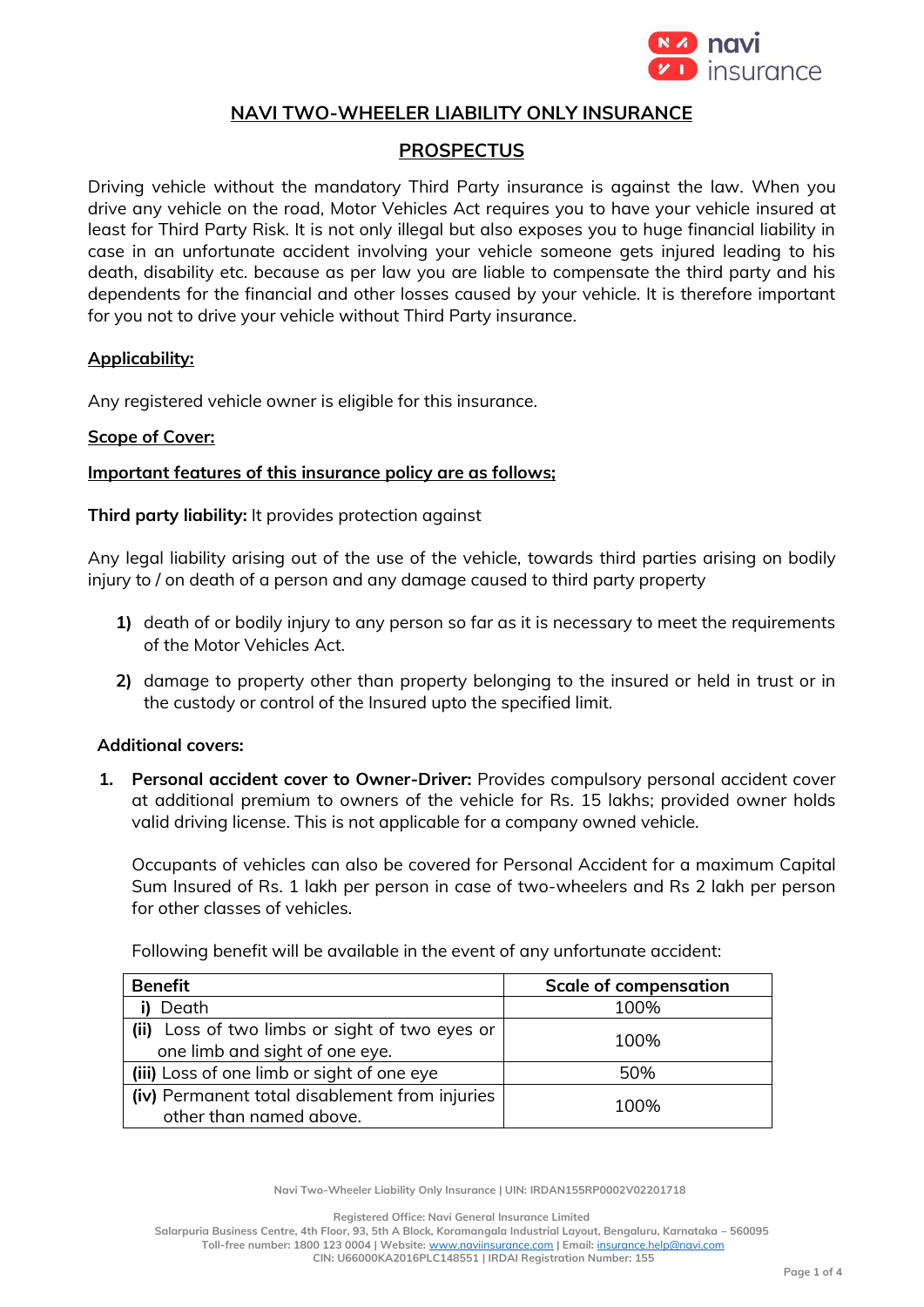

# **2. Additional Legal liabilities:**

You may also opt to protect yourself from following additional legal liabilities at an additional premium

- Wider Legal Liability for Paid driver/conductor/cleaner employed.
- Legal Liability for Employees travelling in/driving the vehicle other than paid driver.
- Legal Liability for Non-fare paying passengers

# **GENERAL EXCEPTIONS**

The Company shall not be liable

- **1.** if the vehicle insured herein is used otherwise than in accordance with the 'Limitations as to Use' provision.
- **2.** If vehicle is driven by any person other than a Driver as stated in the Driver's Clause.
- **3.** in respect of any claim arising out of any contractual liability.
- **4.** in respect of an employee during the course of employment except so far as is necessary to meet the requirements of the Motor Vehicles Act.
- **5.** in respect of death or bodily injury to any person (other than a passenger carried by reason of or in pursuance of a contract of employment) except so far as is necessary to meet the requirements of the Motor Vehicles Act.
- **6.** War, Invasion, the Act of foreign enemies, hostilities or warlike operations (whether before or after declaration of war), Civil War, Mutiny, Rebellion Military or usurped power, nuclear weapons material.

# *(Note: the above is a partial listing of the policy exclusions. Please refer to the policy document for the full listing)*

### **Cancellation:**

**Cancellation by Insured** - Policy/certificate can be cancelled at any time by giving 15 days' prior written notice to Insurer. Refund of premium shall be computed in accordance with company's short period rate for the period the Policy has been in force provided no claim has occurred up to the date of cancellation. Proof of insurance elsewhere must be provided to us for cancellation of policy.

**Cancellation by Insurer** - The Company may cancel the policy by sending fifteen days' notice by recorded delivery to the insured at insured's last known address on the grounds of misrepresentation, fraud, non-disclosure of material facts or non-cooperation. In the event of cancellation of this Policy on grounds of misrepresentation, fraud, non-disclosure of material facts, the policy shall stand cancelled ab-initio and there will be no refund of premium. In the event the policy is cancelled on the grounds of non-cooperation of the insured then the premium shall be computed and retained in accordance with company's short period rate for the period the Policy has been in force provided no claim has occurred up to the date of cancellation.

Under any of the above cancellations, in the event a claim has occurred in which case there shall be no refund of premium.

**Navi Two-Wheeler Liability Only Insurance | UIN: IRDAN155RP0002V02201718**

**Registered Office: Navi General Insurance Limited**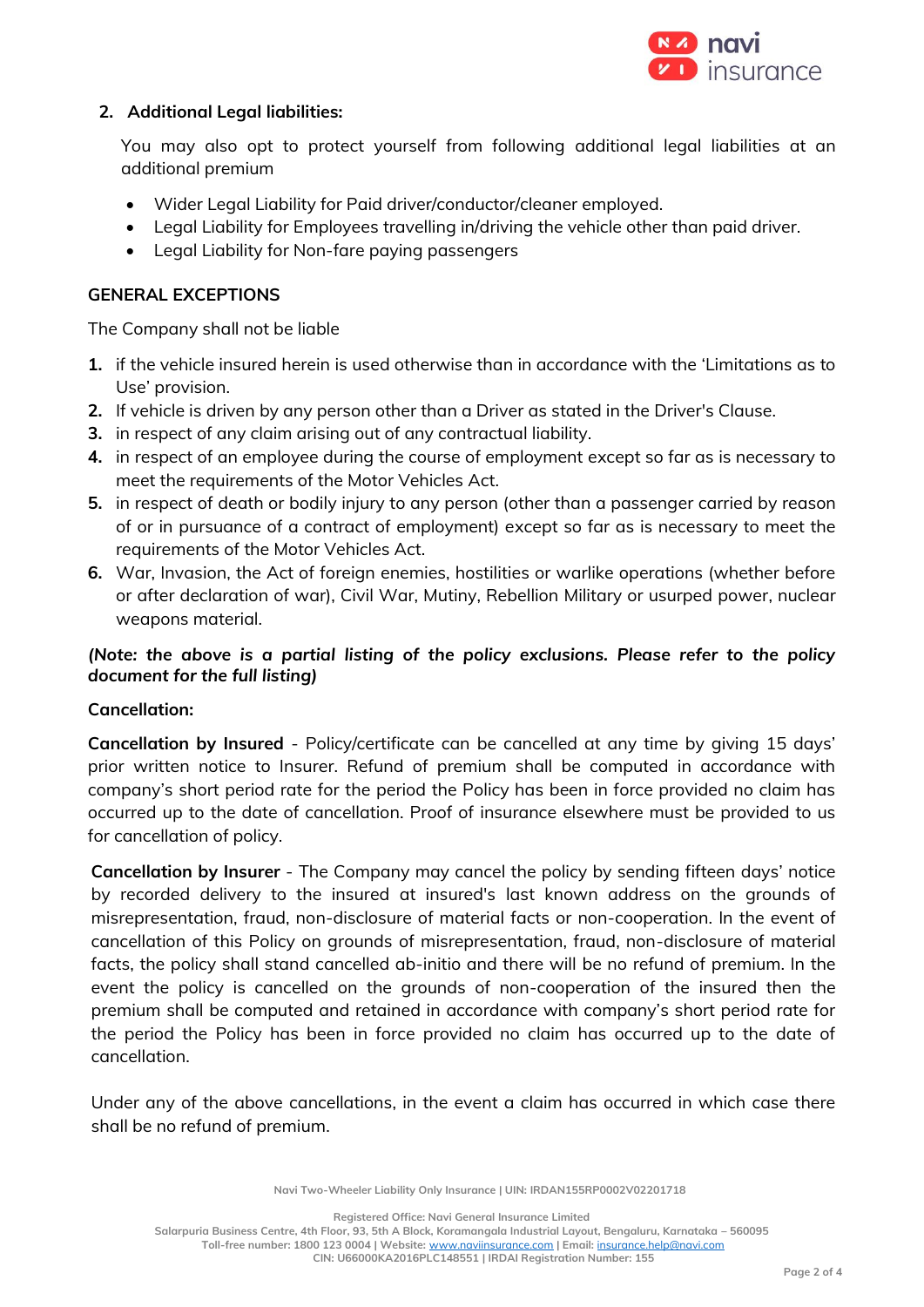

Return of the premium by the Company will be subject to retention of the minimum premium of Rs. 100/- (or Rs. 25/- in respect of vehicles specifically designed/modified for use by blind/handicapped/ mentally challenged persons).

Where the ownership of the vehicle is transferred, the Policy cannot be cancelled unless evidence that the vehicle is insured elsewhere is produced.

#### **Short period table**

| <b>PERIOD</b>                                 | % OF ANNUAL PREMIUM RATE |
|-----------------------------------------------|--------------------------|
| Not exceeding 1 month                         | 20%                      |
| Exceeding 1 month but not exceeding 2 months  | 30%                      |
| Exceeding 2 months but not exceeding 3 months | 40%                      |
| Exceeding 3 months but not exceeding 4 months | 50%                      |
| Exceeding 4 months but not exceeding 5 months | 60%                      |
| Exceeding 5 months but not exceeding 6 months | 70%                      |
| Exceeding 6 months but not exceeding 7 months | 80%                      |
| Exceeding 7 months but not exceeding 8 months | 90%                      |
| Exceeding 8 months                            | Full annual premium/rate |

#### **Premium**

Third Party Premium is currently regulated by IRDAI. IRDAI reviews the premium annually and publishes the premium rate to be charged for various classes of vehicles. We will charge premium as published by IRDAI.

### **Claims Procedure**

We are here to help you. We request you to register a claim by contacting our 24-hour Toll Free Helpline on \_\_\_\_\_\_\_. Please intimate the help desk as soon as a claim occurs so that we can provide you quick and effective assistance and service. You can also register a claim by email on \_\_\_\_\_\_\_\_\_\_\_\_\_\_\_\_

While registering the claim, the following information will help us serve you better:

- Your contact numbers
- Policy number
- Name of insured
- Date and time of loss
- Location of loss
- Nature and approximate extent of loss
- Place and contact details of the person at the loss location

We will require following documents to process your claim. You may provide the same to enable us to promptly settle your claim.

**Navi Two-Wheeler Liability Only Insurance | UIN: IRDAN155RP0002V02201718**

**Registered Office: Navi General Insurance Limited Salarpuria Business Centre, 4th Floor, 93, 5th A Block, Koramangala Industrial Layout, Bengaluru, Karnataka – 560095 Toll-free number: 1800 123 0004 | Website:** [www.naviinsurance.com](http://www.naviinsurance.com/) **| Email:** [insurance.help@navi.com](mailto:insurance.help@navi.com) **CIN: U66000KA2016PLC148551 | IRDAI Registration Number: 155**